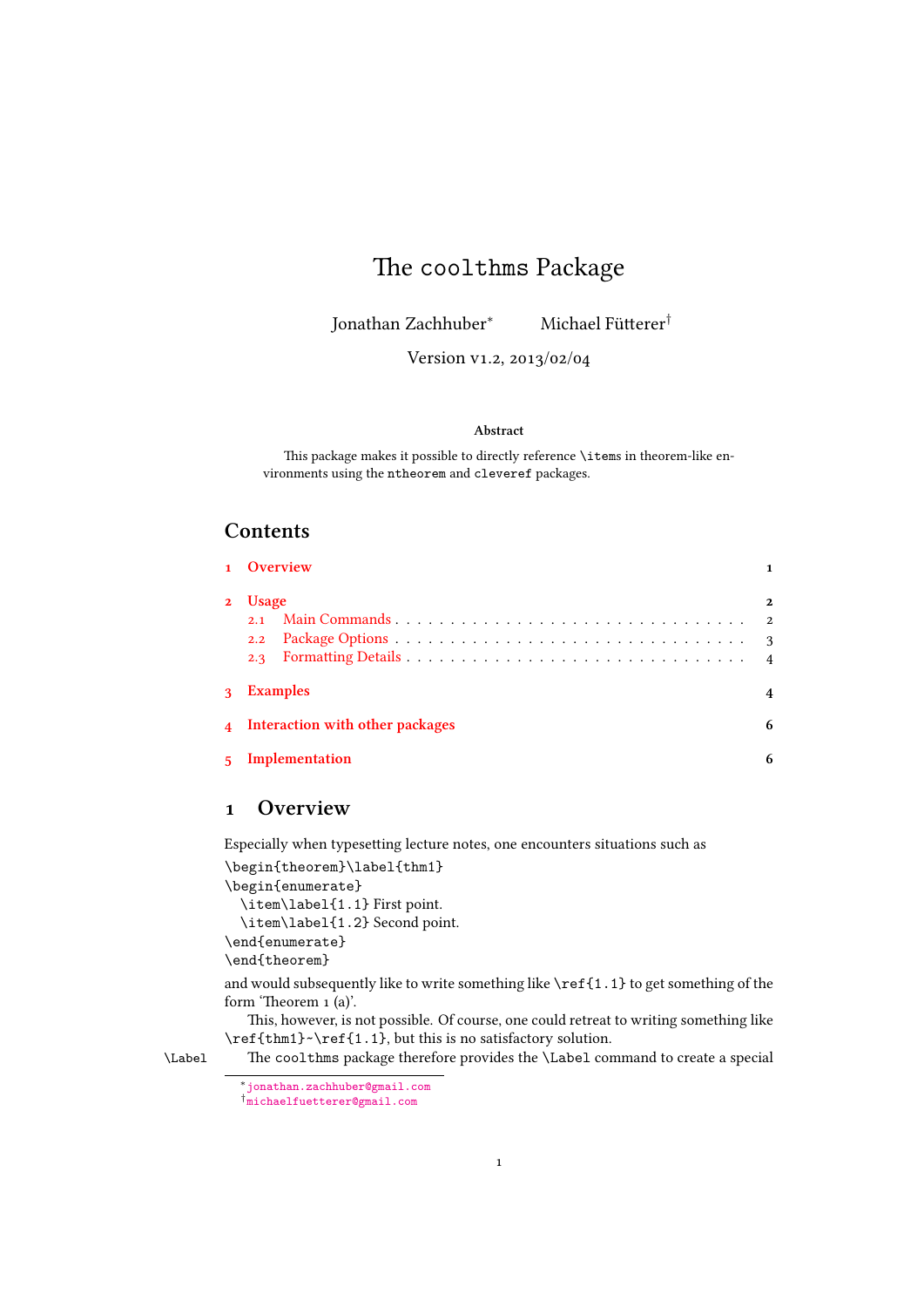kind of label that internally saves the name and number of a possible theorem-like environment enclosing it.

In our above example, one could now write

```
\begin{theorem}\label{thm1}
\begin{enumerate}
  \item\Label{1.1} First point.
  \item\Label{1.2} Second point.
\end{enumerate}
\end{theorem}
```
and then  $\cref{1.1}$  provides the desired result. See section 3 for some concrete examples.

\definetheorem For this to work, one needs to define the theorem-like environments with the new \definetheorem command. This is simply an extension of ntheorem's \newtheorem command.

## <span id="page-1-2"></span> **Usage**

### **. Main Commands**

<span id="page-1-1"></span><span id="page-1-0"></span>The coolthms package only defines three useful commands and uses one from the cleveref package.

\theoremmarkup This command changes the formatting of theorems. It is explained in section 2.3.

\definetheorem The \definetheorem command expands ntheorem's \newtheorem by saving information later to be used in generating the labels. The syntax is as follows:

> <span id="page-1-5"></span>\definetheorem[*⟨counter⟩*]{*⟨env name⟩*}[*⟨thm plural name⟩*] {*⟨thm name⟩*}[*⟨counter⟩*]

<span id="page-1-3"></span>This command defines *two* environments,  $\langle env \ name \rangle$  and  $n\langle env \ name \rangle$ . The first one is for numbered theorems, the second one is an unnumbered version. The displayed name of the theorem is *⟨thm name⟩*. You can optionally give the plural form *⟨thm plural name*<sup> $\rangle$ </sup>, which will be used if several theorems of this type are referenced at any one time.

The counter arguments are similar to those of  $\newcommand{\nn}{{\n}^{conv}}$ . The  $\{\n$ counter that is used for this type of theorem. The package creates a dummy counter, named thmcnt, and this is the default value of  $\langle counter \rangle$ . Hence, the default setting is for all different types of theorems to be numbered consecutively. If you want to number some type of theorem seperately, you should specify a new counter name via the optional argument*⟨counter⟩*; if the counter does not exist, it will be created. You can also provide the counter of another theorem environment, to group several types of theorem together.

e *⟨counter⟩* is a counter that resets *⟨counter⟩* every time it is incremented. Its default value is section, so the theorems are numbered within sections and *⟨counter⟩* is reset to 0 whenever a new section starts. If you want a theorem type to be numbered document-wide without the counter being reset at any time, you should give an empty *⟨counter⟩* argument.

e default numbering of the theorem environment is *⟨counter⟩*.*⟨counter⟩*. See section 3 for concrete examples.

<span id="page-1-4"></span>

\Label e \Label command replaces (or re-implements) the 'conventional' \label command and is to be used *only* inside theorem-like environments (which were previously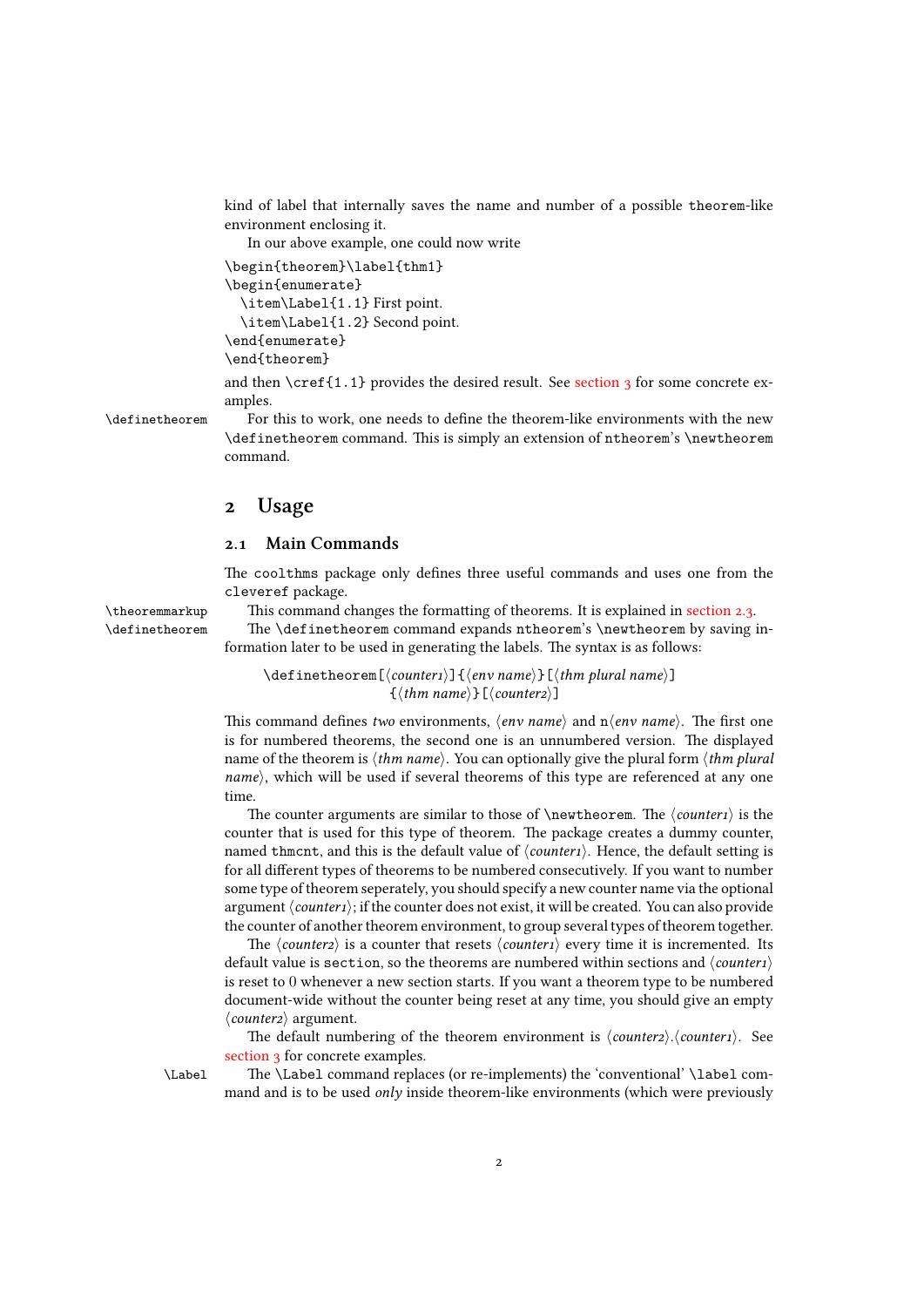defined with \definetheorem!). The \label command can (and should) of course still be used, if no special behaviour is desired<sup>1</sup>. The syntax is exactly the same as for \label:

\Label{*⟨label name⟩*}

\cref e labels thus defined should then be referenced with:

\cref{*⟨label name⟩*}

<span id="page-2-1"></span>This is the cleveref 'version' of  $\ref$  and is being used here without being altered in any way.

#### 2.2 Package Options

The package can be called with several options, which are listed in the table below.

<span id="page-2-0"></span>

| Option            | Default     | Description                                   |
|-------------------|-------------|-----------------------------------------------|
|                   | value       |                                               |
| indent            | 0em         | The space every theorem's content will be     |
|                   |             | indented.                                     |
| separator         |             | The punctuation sign that will be printed af- |
|                   |             | ter the caption.                              |
| proofname         | \proofname  | The caption for proofs.                       |
| proofsymbol       | $\text{S}\$ | The symbol that will be printed at the end of |
|                   |             | proofs.                                       |
| proofcaptionstyle | \it         | The font shape in which the caption for       |
|                   |             | proofs (as given in proofname) is printed.    |
| proofindent       | indent      | The space proofs will be indented.            |
| minskip           | 0pt         | The minimal theorem pre- and post skip        |
|                   |             | amount.                                       |
| maxskip           | 6pt         | The maximal theorem pre- and post skip        |
|                   |             | amount.                                       |
| externalchapters  | False       | Turn on external chapter mode (see below).    |

Note that the \proofname macro is defined by babel or polyglossia and is a language-specific string containing the proof name. If none of these package is loaded, we define \proofname just as "Proo" and use that as a default value. If no value is supplied for proofindent, proofs are indented the same amount as all other theorems (i.e. the default value is taken from indent).

externalchapters When the (boolean) option externalchapters is given *and* you use a document class that has chapters, a special behaviour is turned on (if there are no chapters, nothing happens). Usually, sections are numbered within chapters by *⟨chapter number⟩*.*⟨section number* $\angle$ . Consequently, when numbering theorem-like environments within a section (which is the default behaviour), such an environment gets the number *⟨chapter number⟩*.*⟨section number⟩*.*⟨thm number⟩*.

> <span id="page-2-2"></span>In the external chapter mode, however, section numbers are *not* preceded by the chapter number, i.e. they are numbered by a *single* (arabic) number (it follows that subsections then have only two numbers instead of three, and so on). To avoid having chapters and sections with the same numbers, chapters are numbered by roman numerals in this mode (if you don't like this, you can change it by redefining \thechapter).

<sup>&</sup>lt;sup>1</sup> Actually, if you use the Label command inside an unnested theorem environment, or for the theorem itself, it will simply display the theorem number twice as the counter is used both in the reference name and, of course, the reference counter. See section 5.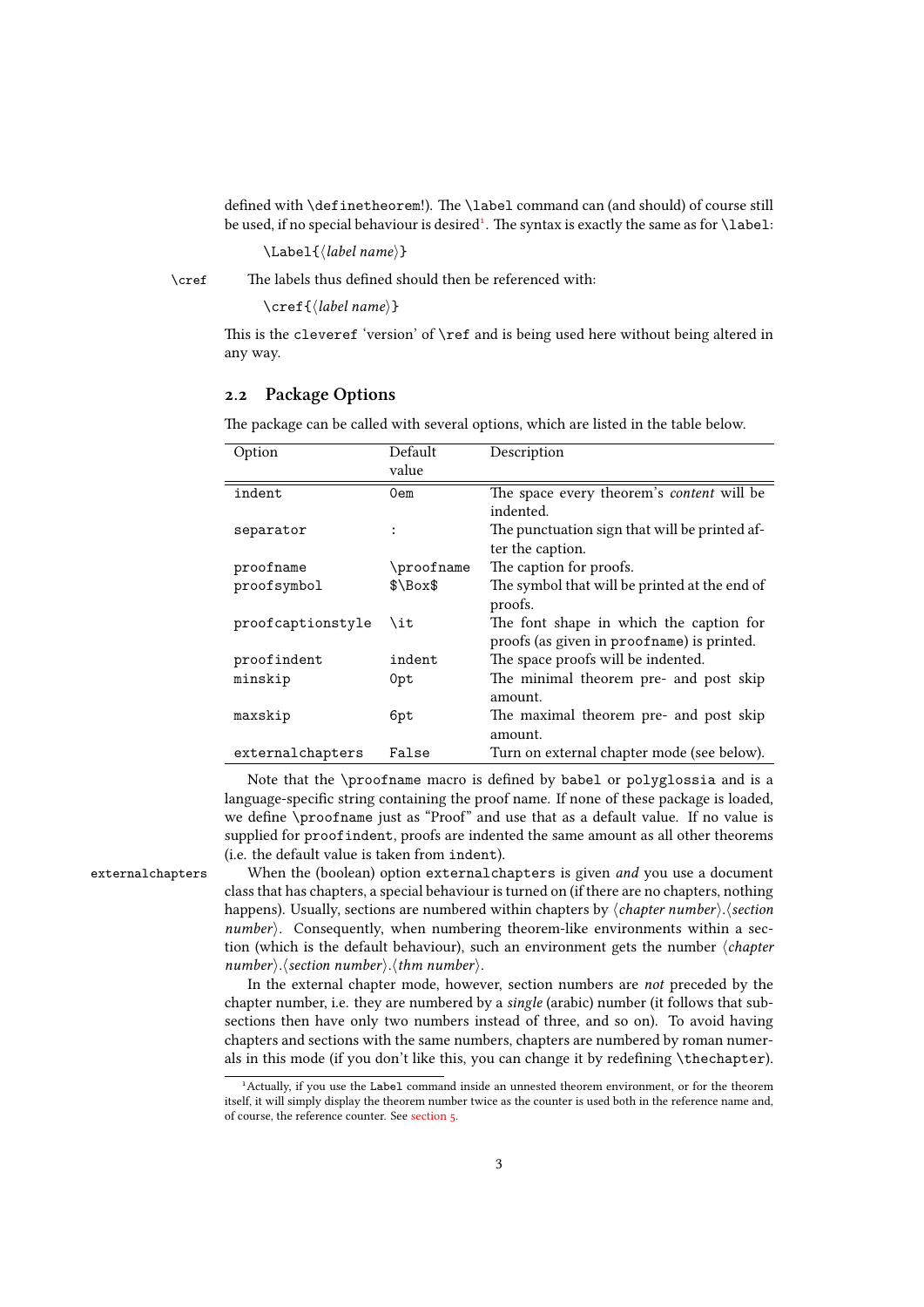Consequently theorems are then numbered by *⟨section number⟩*.*⟨thm number⟩*, without any reference to the chapter in their number. Therefore, there can be theorems that have the same number (if they are in the same section in different chapters). To avoid confusion, in external chapter mode, in every reference to anything that is in another chapter as the current one, the number for whatever we are referring to is additionally preceded by the chapter number (except when referencing a chapter). When referring to something from the current chapter, the chapter number is omitted.

### **. Formatting Details**

 $\theta$  theoremmarkup The  $\theta$  theoremmarkup command is used to describe how your theorems will be formatted. It should be called prior to any **\definetheorem** command. All theorems you define afterwards with \definetheorem will be formatted in the way you have set with \theoremmarkup, until you invoke \theoremmarkup again to change these values. The syntax is:

> <span id="page-3-3"></span><span id="page-3-0"></span>\theoremmarkup[*⟨header font⟩*][*⟨body font⟩*][*⟨symbol⟩*] [*⟨indentation⟩*][*⟨separator⟩*][*⟨numbering⟩*]

All these parameters are optional and have the following default values:

| Option      | Default value                          |
|-------------|----------------------------------------|
| header font | \bf                                    |
| body font   | \normalfont                            |
| symbol      | \relax                                 |
| intendation | the value of the package option indent |
| separator   | ٠                                      |
| numbering   | arabic                                 |

For more detailed information about these parameters, see the documentation of the ntheorem package.

\theoremstyle{mitnummern} e package also provides (and uses with \definetheorem) three new theorem styles. They provide a numbered and an unnumbered theorem style, as well as one intended for proofs. They respect ntheorem's \theoremheaderfont but put the optional title addon in parentheses and \normalfont. See section  $5$  for details.

> proof e package also defines a theorem environment intended for proofs, which is called proof.

## <span id="page-3-4"></span><span id="page-3-2"></span> **Examples**

We define a theorem enviroment thm with caption "Theorem":

<span id="page-3-1"></span>\definetheorem{thm}{Theorem}

Now we use this environment to typeset a theorem:

```
\begin{thm}\label{testthm}
  This is a theorem.
\end{thm}
```
**Theorem 3.1:** This is a theorem.

\theoremstyle{keinenummern} \theoremstyle{unserbeweis}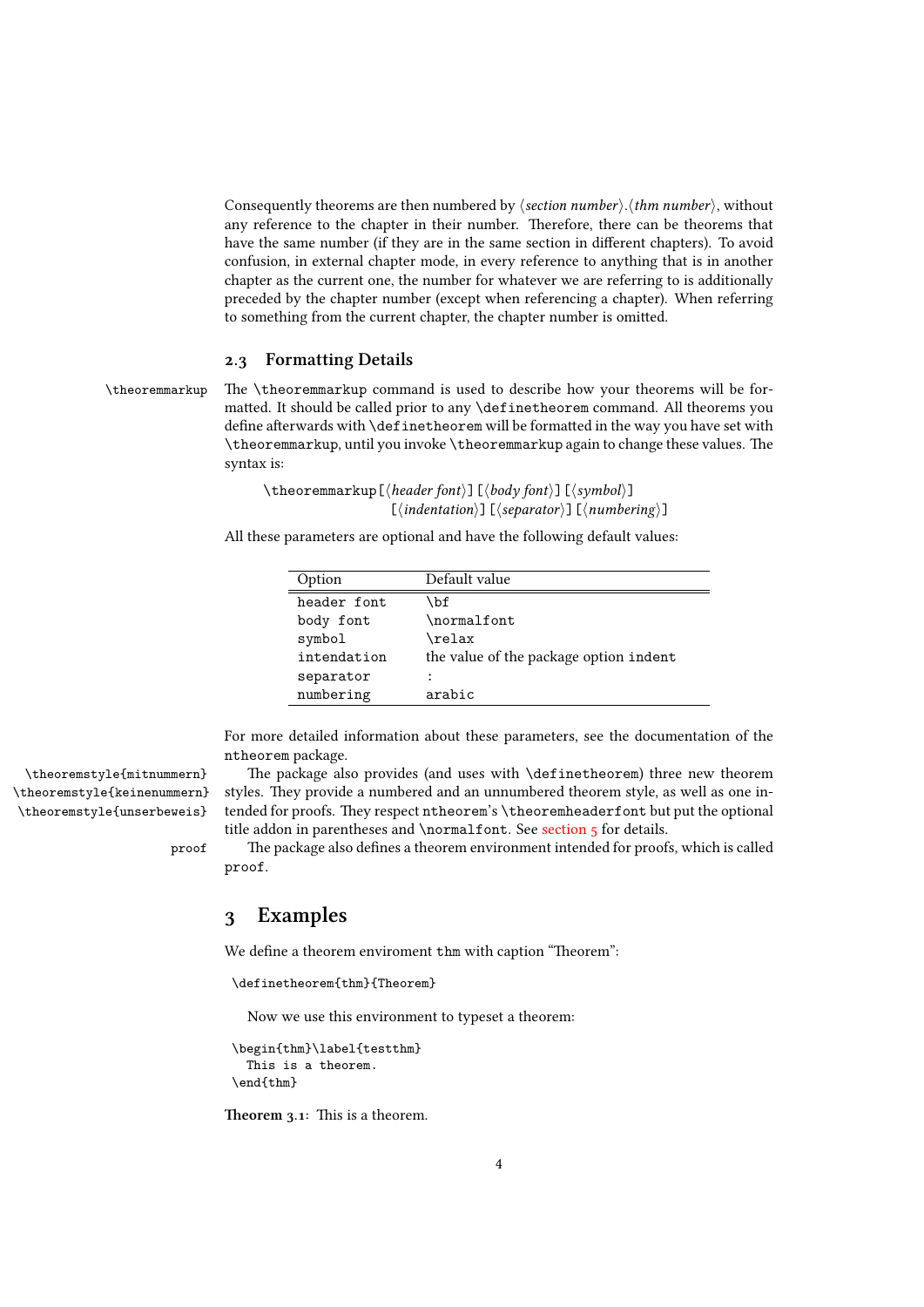Notice that here we use the conventional \label command, as we are not in a nested situation.

Now we'll define – and then use – a more fancy theorem environment, fancythm. Before doing that, we invoke \theoremmarkup:

```
\theoremmarkup[\sc][\it][\textleaf][3em][.][Roman]
\definetheorem{fncythm}{Fancy Theorem}
\begin{fncythm}[Title]
  The \ctp{} package is a very useful package for typesetting theorems.
  This theorem is a long one, and we can see that its content is indented.
  We furthermore have an enumerated list of claims.
  \begin{enumerate}
  \item\Label{claim1} Claim 1
  \item\Label{claim2} Claim 2
  \end{enumerate}
\end{fncythm}
```
Thus the header font will be small caps, the body font will be italic, each fancy theorem will be ended by a leaf symbol, its content will be indented 3em, the punctuation sign after its caption will be a period, and the numbering will be Roman. Note that  $-$  by default – we use the same numbering as Theorem  $3.1^2$ . And indeed:

FANCY THEOREM 3.2 (Title). The cool thms package is a very useful package for typesetting theorems. This theorem is a long one, and we can see that its content is indented. *We furthermore have an enumerated list of claims.*

> *(a) Claim (b) Claim 2*  $\mathscr{B}$

Finally, by writing  $\cref{claim1}$ , we get what we wanted: Fancy Theorem 3.2 (a). This even works for nested enumerates. However, we recommend using the enumitem package to improve the appeareance of the reference. For example, when we define

```
\usepackage{enumitem}
\setenumerate[1]{leftmargin=*,labelindent=\parindent,label=(\alph*)}
\setenumerate[2]{leftmargin=*,labelindent=\parindent,label=(\roman*),%
    ref=\theenumi~(\roman*)}
```
and we have a theorem

```
\begin{thm}
  Test theorem.
  \begin{enumerate}
  \item First point.
    \begin{enumerate}
    \item First sub-point.
    \item\Label{testlabel} Second sub-point.
    \end{enumerate}
  \item Second point.
  \end{enumerate}
\end{thm}
```
**Theorem 3.3: Test theorem.** 

 $2$ This is just \cref{testthm}.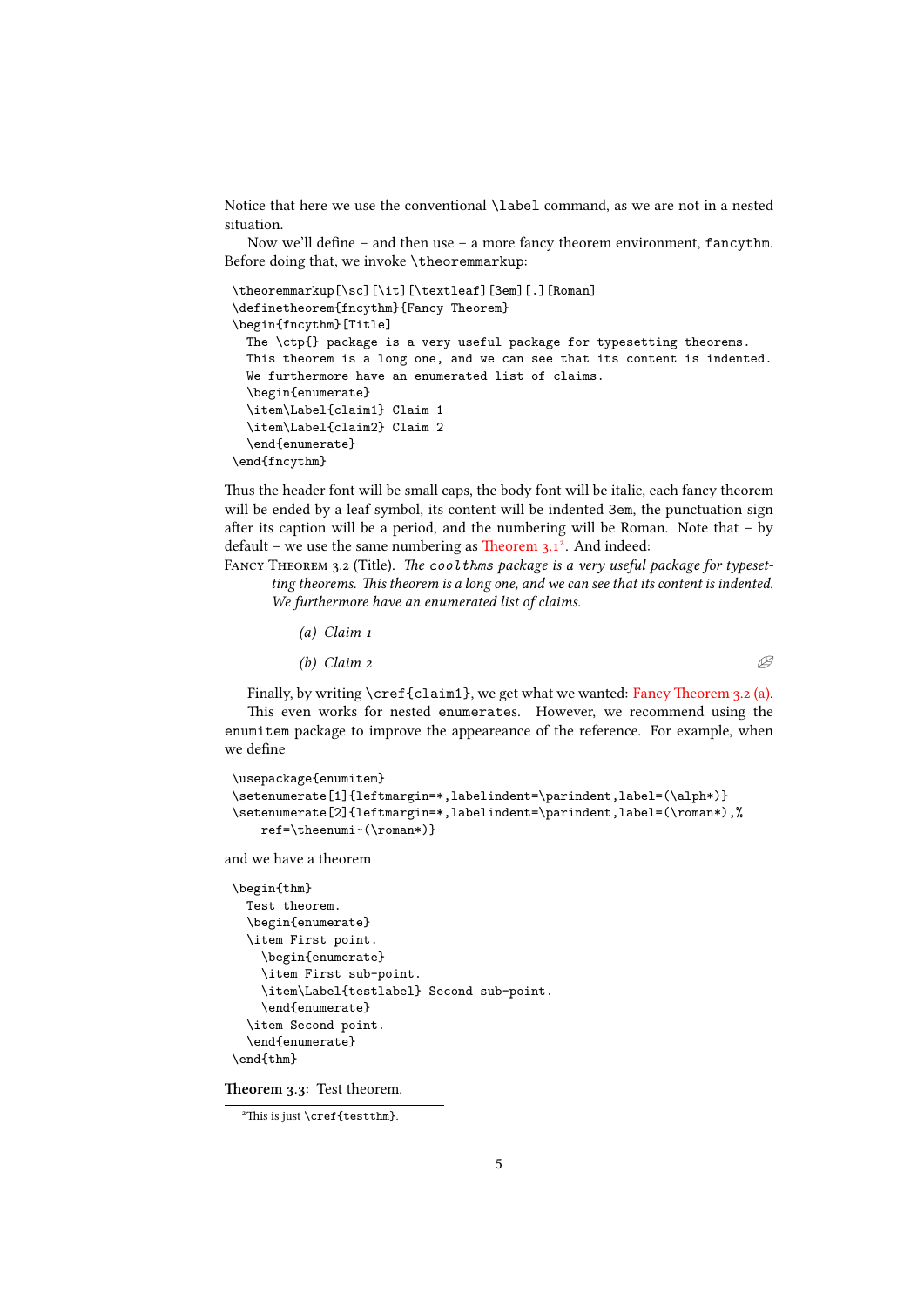(a) First point.

- (i) First sub-point.
- (ii) Second sub-point.
- (b) Second point.

<span id="page-5-2"></span>then writing \cref{testlabel} correctly yields Theorem  $3.3$  (a) (ii).

## **Interaction with other paages**

<span id="page-5-0"></span>To achieve its goals, coolthms relies on several ot[her packages, some o](#page-5-2)f which are quite picky. Most notably, we use the cleveref package, which likes to be loaded at quite a late point in the document head (please refer to cleveref's package documentation for a detailed account of its interaction with other packages).

In general, you will be on the safe side if coolthms is the last package you load. If you want to use the language-specific \sectionname commands, you should definitely load it *after* babel or polyglossia, otherwise they will have no effect.

Since we use the ntheorem package, coolthms *must* be loaded *after* amsmath, if this is used. The package works with and without amsmath, though.

## **Implementation**

First we load the packages we'll be needing.

<span id="page-5-1"></span>Before loading the amssymb package, we need to undefine some commands to avoid errors.

1\let\Finv\@undefined \let\Game\@undefined  $_3\let\beth\@undefined$ 4\let\gimel\@undefined \let\daleth\@undefined \RequirePackage{amssymb}

<span id="page-5-9"></span><span id="page-5-7"></span><span id="page-5-6"></span><span id="page-5-4"></span>hyperref support is always good when linking stuff, we need lots of little etoolbox macros and xargs as well as kvoptions for our argument and option processing.

```
 \RequirePackage{hyperref}
```

```
 \RequirePackage{etoolbox}
```

```
 \RequirePackage{scrbase} % for \ifstr string comparison macro
```
- 10 \RequirePackage{letltxmacro}
- 11\RequirePackage{ifthen}
- 12 \RequirePackage{xargs}
- <span id="page-5-8"></span>13\RequirePackage{kvoptions}

<span id="page-5-11"></span>We then check if amsmath has been loaded, so we know if to invoke the amsmath option in ntheorem.

- <span id="page-5-12"></span>14 \@ifpackageloaded{amsmath}
- <span id="page-5-13"></span>15 {\RequirePackage[thmmarks,amsmath,hyperref]{ntheorem}}
- 16 {\RequirePackage[thmmarks,hyperref]{ntheorem}}

Note that the cleveref package must be loaded *after* the ntheorem package.

```
17\RequirePackage{cleveref}
```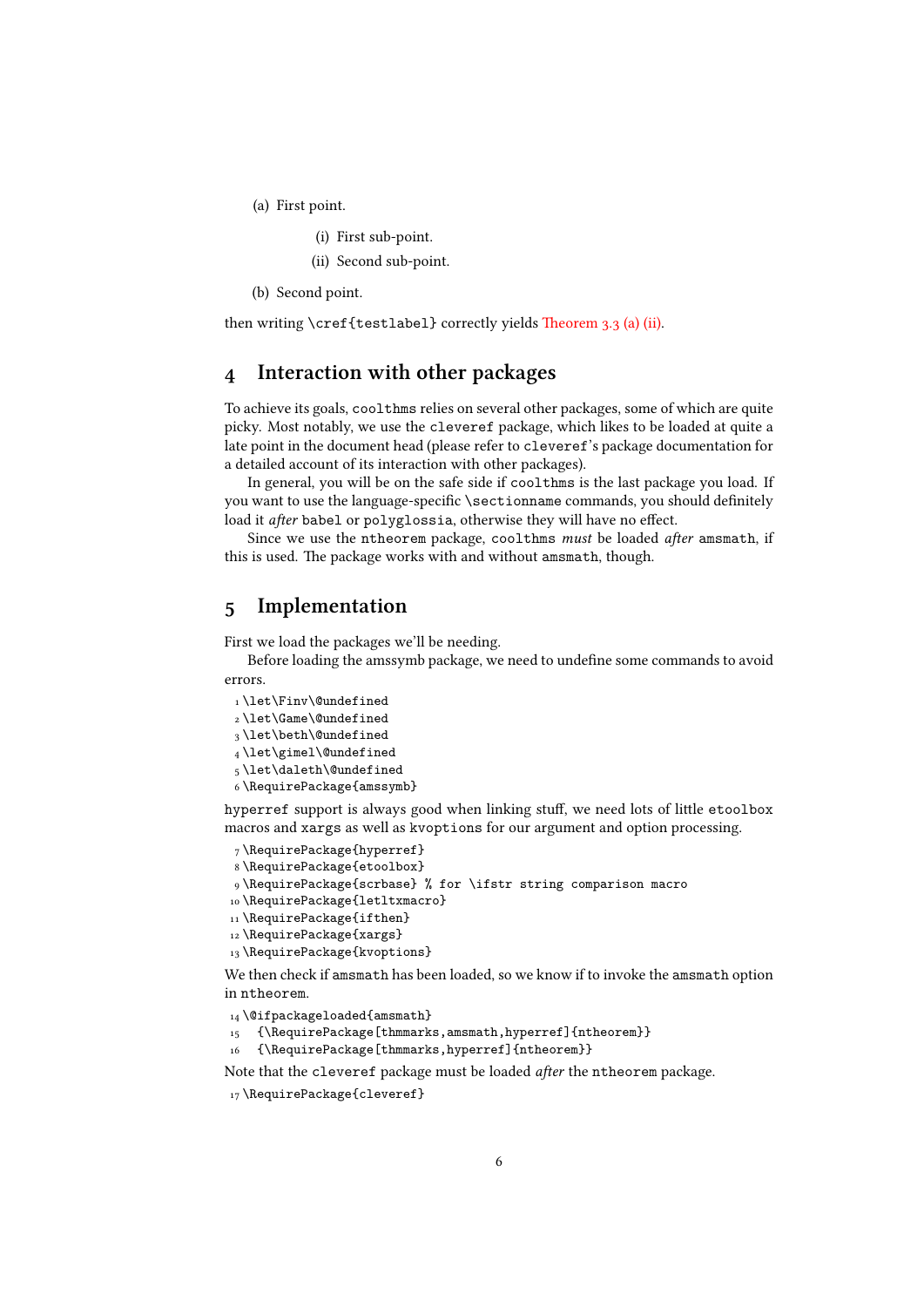```
\ctp@hashchar In order to write a verbatim 'hash' sign into our files later, it's practical to write the
                 \catcode change into a small macro:
```
- <span id="page-6-8"></span><span id="page-6-7"></span><span id="page-6-0"></span>18 \begingroup  $_{19}$  \catcode `\#=12 \gdef\ctp@hashchar{#}% 21 \endgroup
- \proofname We provide options for the proofname, the theorem separator, the proof end symbol and the amount to indent theorem content. The default value of proofname should be \proofname, which is set by babel or polyglossia. If the command is not defined, we simply define it as "Proof". The value of proofindent is set to that of indent if none is specified.

There's a funny aspect of using \proofname here: If your proof environment is named "proo", then we have a problem, because if it's ever called with an *optional* argument, ntheorem defines the *internal* command \proofname to be the optional argument just passed to the environment. This results in *all* proofs after this to have *only* the optional argument of *this* proof as their title!

\ctp@temp To solve this, we simply expand \proofname, revealing the string behind it. The only problem is that if we do so immediately, we might miss any change of language, i.e. a "legal" change of \proofname by polyglossia or babel. Therefore, we define \ctp@temp to be an unexpanded \proofname first and – using \AtBeginDocument – substitute that for an expanded version and do so *every time the language is changed*. Then, at the end of a proof, we simply substitute the "real" \proofname for the one just created by the proof environment.

```
22\@ifundefined{proofname}{\newcommand{\proofname}{Proof}}{}
```
<span id="page-6-11"></span><sub>23</sub>\let\ctp@temp\proofname\relax

```
 \AtBeginDocument{\edef\ctp@temp{\proofname}%
```
<span id="page-6-1"></span>\apptocmd{\select@language}{\edef\ctp@temp{\proofname}}{}{}}

- <span id="page-6-9"></span>\AfterEndEnvironment{proof}{\gdef\proofname{\ctp@temp}}
- 27\DeclareStringOption[\ctp@temp]{proofname}
- <span id="page-6-3"></span>\DeclareStringOption[\$\Box\$]{proofsymbol}
- <span id="page-6-10"></span>\DeclareStringOption[\it]{proofcaptionstyle}
- \DeclareStringOption[\coolthms@indent]{proofindent}
- 31\DeclareStringOption[:]{separator}
- 32 \DeclareStringOption[0em]{indent}
- 33 \DeclareStringOption[Opt]{minskip}
- 34 \DeclareStringOption[6pt]{maxskip}
- <span id="page-6-5"></span>35\DeclareBoolOption{externalchapters}
- <span id="page-6-6"></span>\DeclareLocalOptions{separator,indent,minskip,maxskip%
- proofname,proofsymbol,proofcaptionstyle,proofindent,externalchapters}

```
38\ProcessKeyvalOptions*
```
If there are no chapters (e.g. article class), we should manually create that counter and set it to 1, as we need that in the name of our label:

```
 \@ifundefined{c@chapter}{%
 \newcounter{chapter}%
```
<span id="page-6-15"></span>\setcounter{chapter}{1}%

}{}%

We now handle external chapters. If these were requested, \thesection should be redefined to contain only a single number.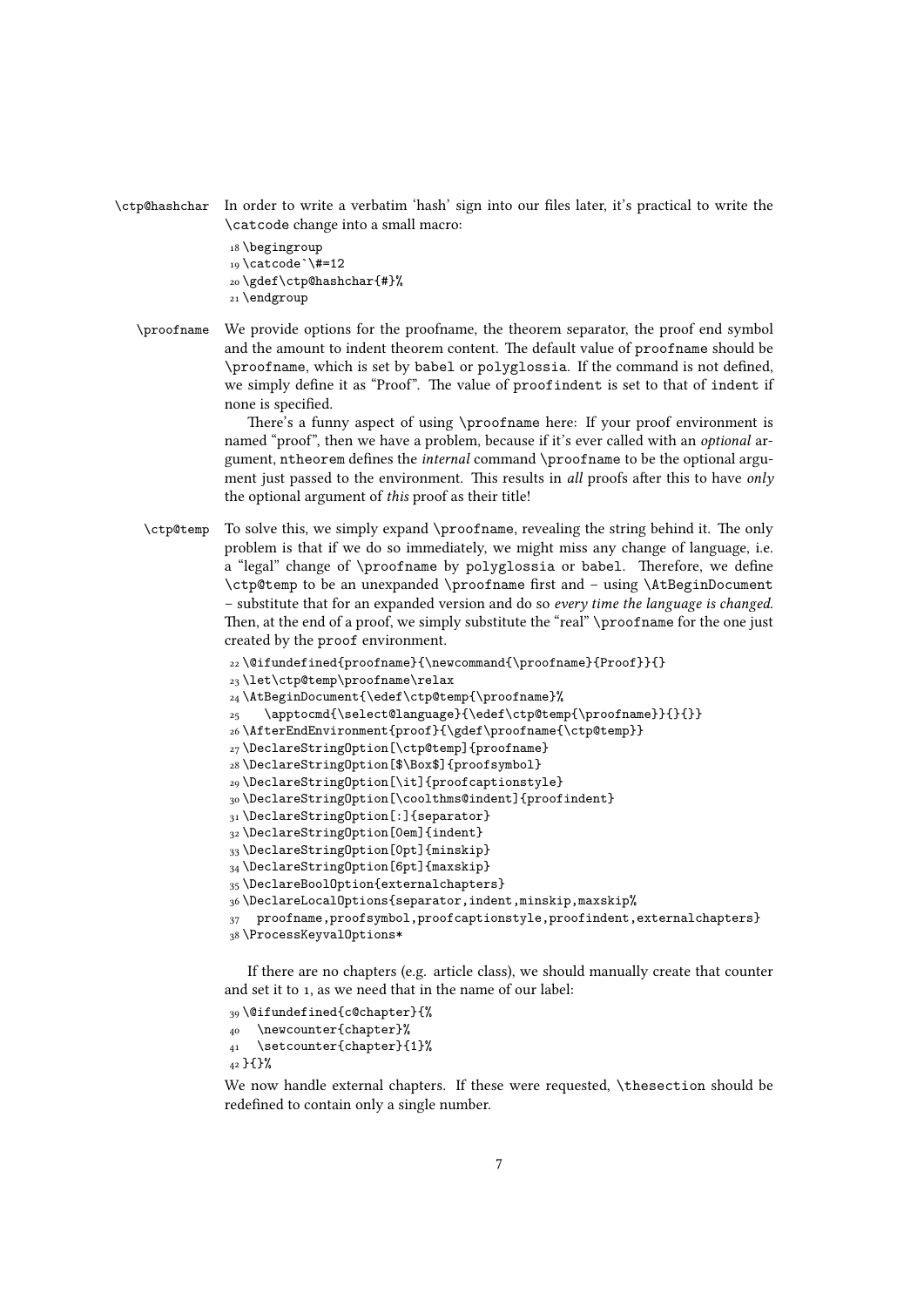```
 \ifcoolthms@externalchapters
```

```
44 \renewcommand{\thechapter}{\Roman{chapter}}
```

```
45\renewcommand{\thesection}{\arabic{section}}
```
Next, we overwrite some definitions made by cleveref, namely \refstepcounter@noarg and \refstepcounter@optarg (which together are used by cleveref to redefine the \refstepcounter macro). These are invoked when a counter is incremented, and create \cref@currentlabel. This definition is altered by us to contain a conditional which might print the chapter number. However, we repeat cleveref's original definition of \cref@currentlabel to define \cref@old@currentlabel, which we will need later to define the \Label command. The last \ifstr command ensures that no extra chapter number is printed when referring a chapter.

Note that we are still in the external chapters case.

```
 \def\refstepcounter@noarg#1{%
```

```
 \cref@old@refstepcounter{#1}%
```

```
 \cref@constructprefix{#1}{\cref@result}%
```

```
 \@ifundefined{cref@#1@alias}%
```

```
_{50} {\def\@tempa{#1}}%
```

```
 {\def\@tempa{\csname cref@#1@alias\endcsname}}%
```

```
52 \edef\chapter@current@value{\the\value{chapter}}
```

```
 \protected@edef\cref@currentlabel{%
```
<span id="page-7-2"></span>[\@tempa][\arabic{#1}][\cref@result]%

```
 \string\ifstr{\string\the\string\value{chapter}}%
```

```
 {\chapter@current@value}{\string\relax}{\thechapter.}%
```

```
{57} \csname p@#1\endcsname\csname the#1\endcsname}
```

```
 \protected@edef\cref@old@currentlabel{%
```

```
 [\@tempa][\arabic{#1}][\cref@result]%
```

```
 \csname p@#1\endcsname\csname the#1\endcsname}
```

```
 \ifstr{\@tempa}{chapter}{\protected@edef\cref@currentlabel{\cref@old@currentlabel}}{}}
```

```
62 \def \ref{t:1}#2{%
```

```
 \cref@old@refstepcounter{#2}%
```

```
 \cref@constructprefix{#2}{\cref@result}%
```

```
 \edef\chapter@current@value{\the\value{chapter}}
```

```
 \protected@edef\cref@currentlabel{%
```
- <span id="page-7-6"></span> $67$  [#1][\arabic{#2}][\cref@result]%
- <span id="page-7-33"></span>\string\ifstr{\string\the\string\value{chapter}}%

```
 {\chapter@current@value}{\string\relax}{\thechapter.}%
```

```
 \csname p@#2\endcsname\csname the#2\endcsname}
```

```
 \protected@edef\cref@old@currentlabel{%
```

```
_{72} [#1][\arabic{#2}][\cref@result]%
```
<span id="page-7-25"></span>\csname p@#2\endcsname\csname the#2\endcsname}

```
 \ifstr{#1}{chapter}{\protected@edef\cref@currentlabel{\cref@old@currentlabel}}{}}
```
Next we redefine the label command. We are still in the external chapters case.

<span id="page-7-27"></span>\def\ctp@label@noarg#1{%

```
 \letcs{\mycurrentlabel}{@currentlabel}
```

```
 \expandafter\def\csname @currentlabel\endcsname{\string\ifstr%
```

```
 {\string\the\string\value{chapter}}{\the\value{chapter}}%
```

```
 {\string\relax}{\thechpt}\mycurrentlabel}
```

```
 \label@noarg{#1}
```

```
 \cslet{@currentlabel}{\mycurrentlabel}
```

```
 }%
```

```
 \def\ctp@label@optarg[#1]#2{%
```

```
 \letcs{\mycurrentlabel}{@currentlabel}
```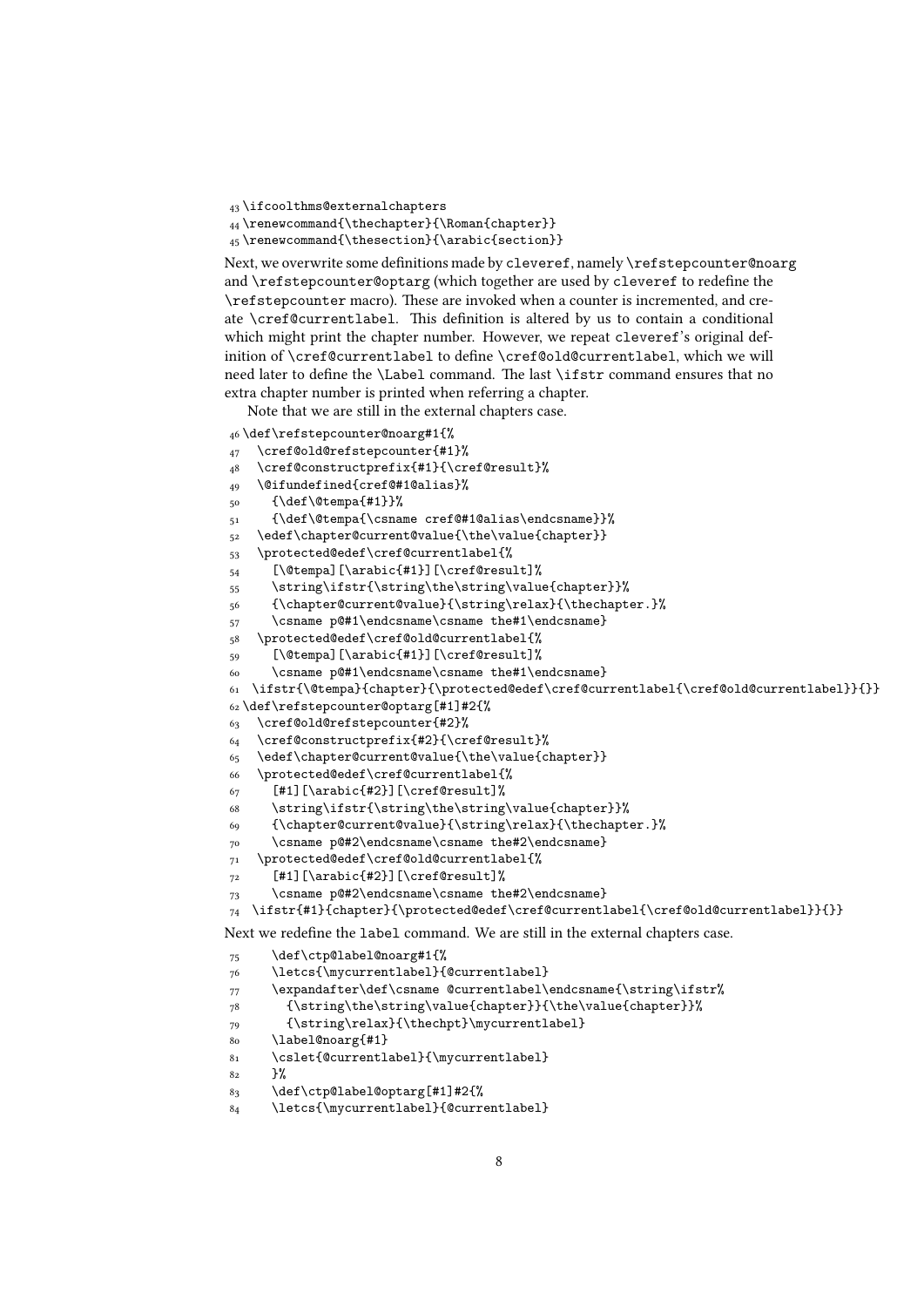```
85 \expandafter\def\csname @currentlabel\endcsname{\string\ifstr%
 {\string\the\string\value{chapter}}{\the\value{chapter}}%
 {\string\relax}{\thechpt}\mycurrentlabel}
 \label@optarg[#1]{#2}
 \cslet{@currentlabel}{\mycurrentlabel}
 \def\label{\@ifnextchar[\ctp@label@optarg\ctp@label@noarg}%]
<sub>91</sub> }
```
<span id="page-8-22"></span><span id="page-8-13"></span><span id="page-8-12"></span><span id="page-8-5"></span>This is where the external chapters case ends.

```
 \else % belongs to \ifcoolthms@externalchapters
93 \overline{1}
```
Now we need to define various (an unnumbered, a numbered and a third one for proofs) theoremstyles<sup>3</sup> we will be using:

```
 \newtheoremstyle{keinenummern}%
 {\item[\hskip\labelsep\theorem@headerfont ##1\theorem@separator]}%
 {\item[\hskip\labelsep\theorem@headerfont ##1\ %
 {\normalfont(##3)}\theorem@separator]}
 \newtheoremstyle{mitnummern}%
 {\item[\hskip\labelsep\theorem@headerfont ##1\ ##2\theorem@separator]}%
100 {\item[\hskip\labelsep\theorem@headerfont ##1\ ##2\ %
101 {\normalfont(##3)}\theorem@separator]}
102 \newtheoremstyle{unserbeweis}%
 {\item[{\hskip\labelsep\theorem@headerfont ##1\theorem@separator}]}%
 {\item[\hskip\labelsep{\theorem@headerfont ##3\theorem@separator}]}
```
<span id="page-8-20"></span><span id="page-8-6"></span><span id="page-8-3"></span><span id="page-8-2"></span>\definetheorem Now comes the real work: the \definetheorem command. \definetheorem takes five arguments and passes them to ntheorem's \newtheorem in a slightly altered order. We then create a numbered theorem style by name of #2 and an unnumbered style by name of n#2. This is necessary as the starred versions have a different meaning in the ntheorem package.

> <span id="page-8-24"></span><span id="page-8-21"></span><span id="page-8-11"></span><span id="page-8-10"></span>The optional arguments are first checked (i.e. nothing happens if they are not set) and then passed to \newtheorem to create the dummy counters that will later be used for numbering the environments.

```
105\newcommandx*{\definetheorem}[5][1=thmcnt,3=,5=section]{
106 \@ifundefined{c@#1}{
107 \@ifundefined{c@#5}{
108 \newtheorem{#1}{#1}
_{109} }{
110 \newtheorem{#1}{#1}[#5]
\frac{1}{111} }
112 }{}
113 \theoremstyle{mitnummern}
_{114} \newtheorem{#2}[#1]{#4}
115 \theoremstyle{keinenummern}
 \newtheorem{n#2}[#1]{#4}
```
<span id="page-8-26"></span><span id="page-8-25"></span><span id="page-8-17"></span><span id="page-8-16"></span><span id="page-8-15"></span>When simply referring to the environment (i.e. something from a \label, not \Label command!), we want the reference to consist of '*⟨theorem name⟩ ⟨theorem number⟩*' and all of it should be a hyperlink.  $\c{right}$  and the arguments: The name of the theorem environment, the singular and plural form of the theorem name. These are

<span id="page-8-18"></span><sup>&</sup>lt;sup>3</sup>Here we use the ntheorem package.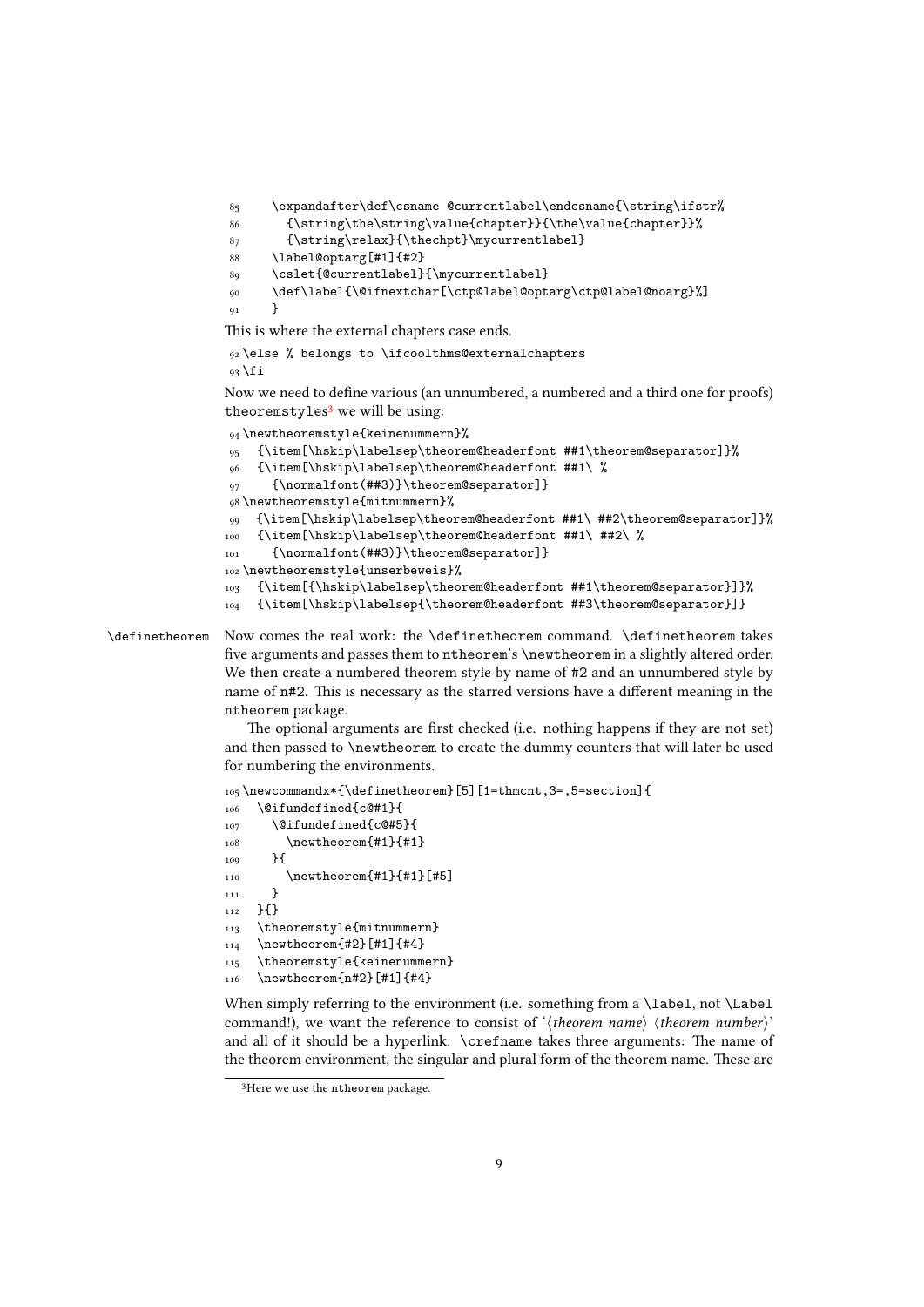stored in #2, #4 and #3, respectively. If no plural form is given, i.e. #3 is undefined, we simply replace it with its singular form (#4):

```
_{117} \ifblank{#3}{
118 \crefname{#2}{#4}{#4}
119 }{
120 \crefname{#2}{#4}{#3}
121 \frac{1}{2}122 \crefformat{#2}{##2#4~##1##3}
```
<span id="page-9-10"></span>In the unnumbered version we need to subtract 1 from the counter, as it is nonetheless incremented.

```
123 \BeforeBeginEnvironment{n#2}{\addtocounter{#1}{-1}}
```
\ctp@labelcode Now, every time we call our new theorem environment, we want to create a new *unique* label (\ctp@labelcode), which we can then use as the label of the nested enumerate environments. However, at this point the counter #1 has not been incremented yet, so we need to do (and later undo) this.

<span id="page-9-20"></span><span id="page-9-7"></span><span id="page-9-5"></span>

| 124 | \BeforeBeginEnvironment{#2}{%                               |
|-----|-------------------------------------------------------------|
| 125 | \addtocounter{#1}{1}%                                       |
| 126 | \edef\ctp@labelcode%                                        |
| 127 | {ctp@#2@\roman{chapter}@\roman{section}@\arabic{#1}}\relax% |

<span id="page-9-6"></span>We then write all this information (including the *format* of the label) to the aux file so that it is available at the next run of ETFX.

```
128\ifcoolthms@externalchapters
129 \immediate\write\@auxout{\string\crefname{\ctp@labelcode}%
130 {#4\noexpand~%}
\string\ifstr{\string\the\string\value{chapter}}%
 {\chapter@current@value}{\string\relax}{\thechapter.}%
133 \csname the#1\endcsname}%
134 {#3\noexpand~\csname the#1\endcsname}}\relax%
\immediate\write\@auxout{\string\crefformat{\ctp@labelcode}%
136 {\string##2#4\noexpand~%
 \string\ifstr{\string\the\string\value{chapter}}%
 {\chapter@current@value}{\string\relax}{\thechapter.}%
139 \csname the#1\endcsname\noexpand~%
140 \ctp@hashchar1\ctp@hashchar3}}\relax%
141 \else
\immediate\write\@auxout{\string\crefname{\ctp@labelcode}%
 {#4\noexpand~\csname the#1\endcsname}%
 {#4 plural\noexpand~\csname the#1\endcsname}}\relax%
\immediate\write\@auxout{\string\crefformat{\ctp@labelcode}%
 {\string##2#4\noexpand~\csname the#1\endcsname\noexpand~%
147 \ctp@hashchar1\ctp@hashchar3}}\relax%
_{148} \fi
```
<span id="page-9-29"></span><span id="page-9-23"></span><span id="page-9-22"></span><span id="page-9-21"></span><span id="page-9-19"></span><span id="page-9-18"></span><span id="page-9-17"></span><span id="page-9-16"></span><span id="page-9-3"></span><span id="page-9-2"></span>\Label We finally (re)define the \Label command. Without the externalchapters option, all it does is call the classic \label command (from cleveref) with our unique label name as identifier. With that option, it does exactly what cref's original \label@optarg command (which is simply the label command with an optional argument, as defined by cref) would do if it were called with \ctp@labelcode as optional argument, except that it uses \cref@old@currentlabel instead of \cref@currentlabel. 149 \ifcoolthms@externalchapters

<span id="page-9-26"></span>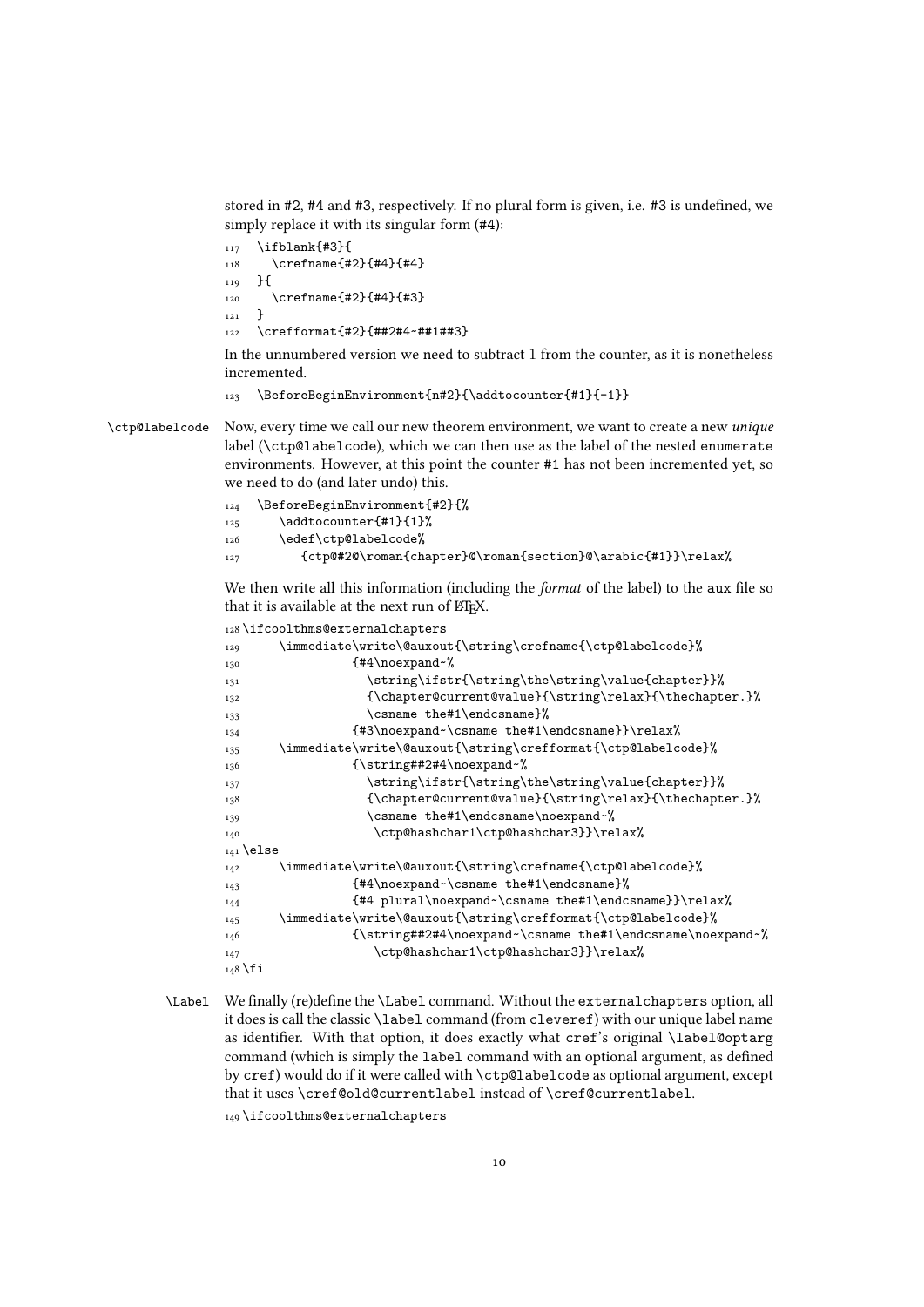```
 \def\Label##1{\cref@old@label{##1}%
                          \protected@edef\cref@currentlabel{%
                         152 \expandafter\cref@override@label@type%
                          \cref@old@currentlabel\@nil{\ctp@labelcode}}%
                          \protected@write\@auxout{}%
                          {\string\newlabel{##1@cref}{{\cref@currentlabel}{\thepage}}}}
                         156 \else
                          \edef\Label##1{\noexpand\label[\ctp@labelcode]{##1}}%
                         158 \fi
                         Now we're done, all we need to do is correct #1.
                         \qquad \qquad \qquad \qquad \qquad \text{at} \qquad \qquad \qquad \text{at} }% End of \BeforeBeginEnvironment
                         161 }% End of \newcommandx*{\definetheorem}
        \theoremmarkup Now we define the \theoremmarkup command, which is described above.
                         _{162} \newcommandx*{\theoremmarkup}[6][1=\bf,2=\normalfont,3=\relax,%
                          4=\coolthms@indent,5=\coolthms@separator,6=arabic]{
                         For some reason, \hspace{-.2cm} \hspace*{-#4} lets the theorem start just slightly into the margin
                         (i.e. somewhere in the conversion process about one character space gets lost). Using
                         \theorem@indent solves the problem, although it remains unclear exactly why.
                         164 \theoremheaderfont{\hspace*{-\theorem@indent}#1}
                         165 \theorembodyfont{#2}
                         166 \theoremsymbol{#3}
                         167 \theoremindent#4\relax
                         168 \theoremseparator{#5}
                         169 \theoremnumbering{#6}
                         _{170} }
                         And then we want to adjust the format for the other types of references:
                         _{171} \text{~} (refformat{equation}{#2(#1)#3}
                         172\crefformat{chapter}{#2\chaptername~#1#3}
 \theorempreskipamount
\theorempostskipamount
                         We set theorem pre- and post skip amounts.
                         173\theorempreskipamount\coolthms@minskip plus \coolthms@maxskip\relax
                         174\theorempostskipamount\coolthms@minskip plus \coolthms@maxskip\relax
                         This is for proofs:
                         175 \theoremstyle{unserbeweis}
                         176\theoremmarkup[\coolthms@proofcaptionstyle][\normalfont]%
                         177 [\coolthms@proofsymbol][\coolthms@proofindent]
                         178\expandafter\newtheorem{proof}{\coolthms@proofname}
                         At the end we invoke \theoremmarkup to set everything back to the default values.
                         179 \theoremmarkup
```
## <span id="page-10-30"></span><span id="page-10-29"></span><span id="page-10-28"></span><span id="page-10-27"></span><span id="page-10-26"></span><span id="page-10-25"></span><span id="page-10-23"></span><span id="page-10-22"></span><span id="page-10-21"></span><span id="page-10-16"></span><span id="page-10-15"></span><span id="page-10-9"></span><span id="page-10-8"></span><span id="page-10-7"></span><span id="page-10-6"></span><span id="page-10-5"></span>**Change History**

 $v_{0.1}$ 

 $V1.0$ 

General: Started project . . . . . . . . . 11

General: First public version . . . . . . 11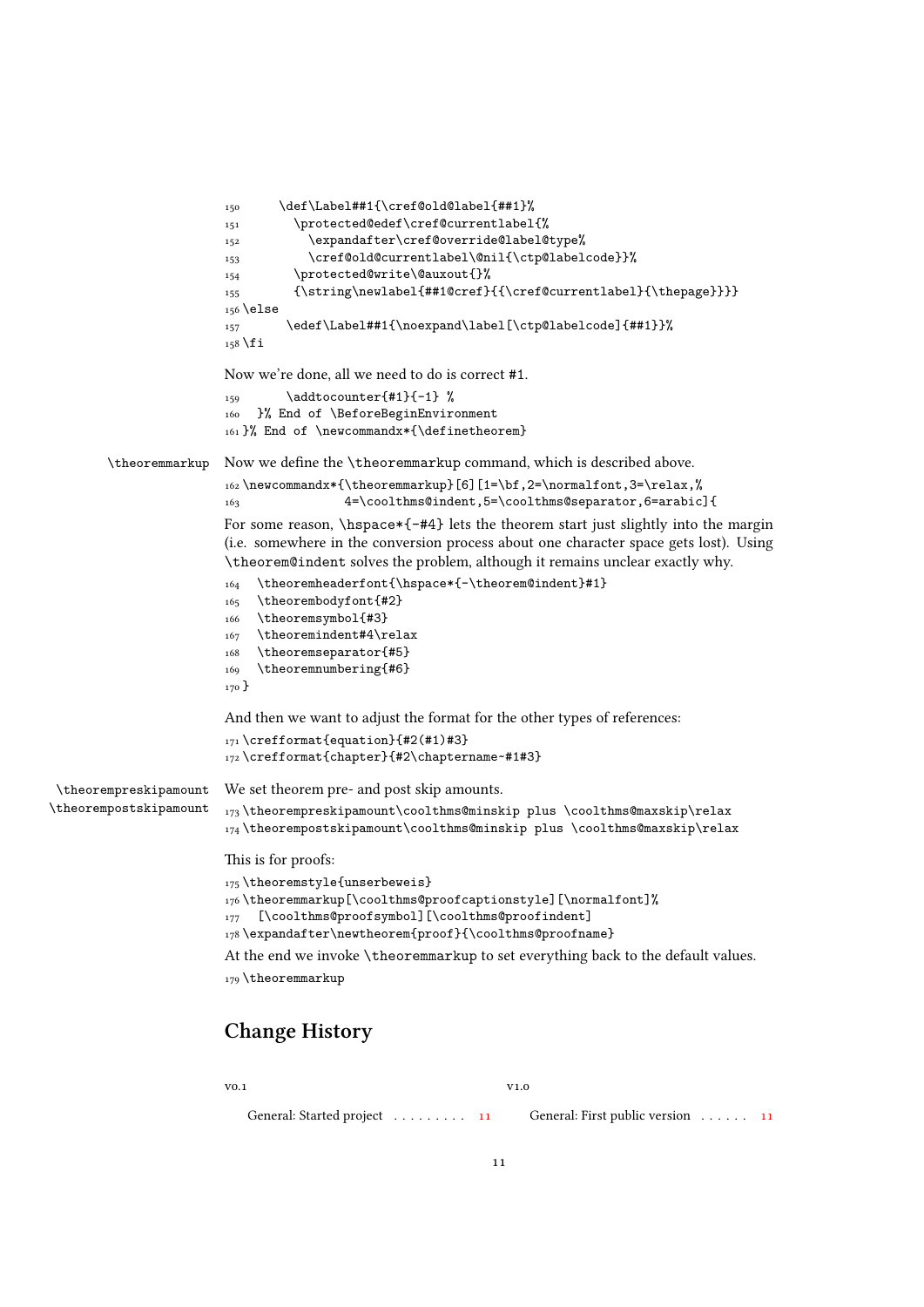| V1.1                                                                                     | bug. $\ldots \ldots \ldots \ldots \ldots \ldots \ldots 11$      |
|------------------------------------------------------------------------------------------|-----------------------------------------------------------------|
| General: Included new default value<br>of proof indent in option descrip-                | V1.2                                                            |
| tion list. $\ldots \ldots \ldots \ldots \ldots \ldots$ 3<br>\ctp@temp: Default value for | General: Included new option<br>external chapters. $\ldots$ . 4 |
| proof indent is indent. $\ldots$ , 7                                                     | \proofname: Fixed bug concerning                                |
| \theoremmarkup: Fixed indentation                                                        | proofname $\ldots \ldots \ldots \ldots \ldots$ 7                |

# **Index**

Numbers written in italic refer to the page where the corresponding entry is described; numbers underlined refer to the code line of the definition; numbers in roman refer to the code lines where the entry is used.

| Symbols                                                                                                                                                                                                                                                                                                                                                                                                                                                                                                                                                                                             | \coolthms@minskip .                               | D                                                        |
|-----------------------------------------------------------------------------------------------------------------------------------------------------------------------------------------------------------------------------------------------------------------------------------------------------------------------------------------------------------------------------------------------------------------------------------------------------------------------------------------------------------------------------------------------------------------------------------------------------|---------------------------------------------------|----------------------------------------------------------|
| $\{\sharp$ 19                                                                                                                                                                                                                                                                                                                                                                                                                                                                                                                                                                                       | $\cdots \cdots \cdots 173.174$                    |                                                          |
| \@auxout                                                                                                                                                                                                                                                                                                                                                                                                                                                                                                                                                                                            | \coolthms@proofcaptionstyl\DeclareBoolOption . 35 |                                                          |
| 129, 135, 142, 145, 154                                                                                                                                                                                                                                                                                                                                                                                                                                                                                                                                                                             | . 176                                             | \DeclareLocalOptions<br>-36                              |
| $\sqrt{9}$ ifnextchar  90                                                                                                                                                                                                                                                                                                                                                                                                                                                                                                                                                                           | \coolthms@proofindent                             | \DeclareStringOption                                     |
| \@ifpackageloaded  14                                                                                                                                                                                                                                                                                                                                                                                                                                                                                                                                                                               | . 177                                             | $\cdots$ $27, 28,$                                       |
| \@ifundefined                                                                                                                                                                                                                                                                                                                                                                                                                                                                                                                                                                                       | \coolthms@proofname<br>178                        | 29, 30, 31, 32, 33, 34                                   |
| $\ldots$ 22, 39, 49, 106, 107                                                                                                                                                                                                                                                                                                                                                                                                                                                                                                                                                                       | \coolthms@proofsymbol                             | $\det$ 46, 50, 51, 62,                                   |
| $\text{Onil} \ldots \ldots \ldots \quad 153$                                                                                                                                                                                                                                                                                                                                                                                                                                                                                                                                                        | . 177                                             | 75, 77, 83, 85, 90, 150                                  |
| \@tempa . 50, 51, 54, 59, 61                                                                                                                                                                                                                                                                                                                                                                                                                                                                                                                                                                        | \coolthms@separator 163                           | $\definetheorem . 2, 2, 105$                             |
| $\text{Qundefined} \dots 1, 2, 3, 4, 5$                                                                                                                                                                                                                                                                                                                                                                                                                                                                                                                                                             |                                                   |                                                          |
|                                                                                                                                                                                                                                                                                                                                                                                                                                                                                                                                                                                                     | \cref@constructprefix                             | E                                                        |
|                                                                                                                                                                                                                                                                                                                                                                                                                                                                                                                                                                                                     | $\cdots \cdots \cdots$ 48, 64                     | \edef 24, 25, 52, 65, 126, 157                           |
|                                                                                                                                                                                                                                                                                                                                                                                                                                                                                                                                                                                                     | \cref@currentlabel                                | \else  92, 141, 156                                      |
|                                                                                                                                                                                                                                                                                                                                                                                                                                                                                                                                                                                                     | 53, 61, 66, 74, 151, 155                          | $\end{ms}$ 51, 57, 60,                                   |
| A                                                                                                                                                                                                                                                                                                                                                                                                                                                                                                                                                                                                   | \cref@old@currentlabel                            | 70, 73, 77, 85, 133,                                     |
| \addtocounter 123, 125, 159                                                                                                                                                                                                                                                                                                                                                                                                                                                                                                                                                                         | $\ldots$ 58, 61, 71, 74, 153                      | 134, 139, 143, 144, 146                                  |
| \AfterEndEnvironment 26                                                                                                                                                                                                                                                                                                                                                                                                                                                                                                                                                                             | \cref@old@label  150                              | $\end{group}$ 21                                         |
| $\approx 25$                                                                                                                                                                                                                                                                                                                                                                                                                                                                                                                                                                                        | \cref@old@refstepcounter                          | environments:                                            |
| \arabic 45, 54, 59, 67, 72, 127                                                                                                                                                                                                                                                                                                                                                                                                                                                                                                                                                                     | $\ldots \ldots \ldots$ 47, 63                     | $\text{proof} \dots \dots \dots \dots \ 4$               |
| \AtBeginDocument  24                                                                                                                                                                                                                                                                                                                                                                                                                                                                                                                                                                                | \cref@override@label@type                         | $\exp\{f(x) + \ldots\}$                                  |
|                                                                                                                                                                                                                                                                                                                                                                                                                                                                                                                                                                                                     | . 152                                             | $\ldots$ 77, 85, 152, 178                                |
| B                                                                                                                                                                                                                                                                                                                                                                                                                                                                                                                                                                                                   | \cref@result                                      | $\text{text} \ldots$ 3                                   |
| \BeforeBeginEnvironment                                                                                                                                                                                                                                                                                                                                                                                                                                                                                                                                                                             | 48, 54, 59, 64, 67, 72                            |                                                          |
| $\ldots$ $\ldots$ 123, 124, 160                                                                                                                                                                                                                                                                                                                                                                                                                                                                                                                                                                     | \crefformat                                       | $\mathbf{F}$                                             |
| $\begin{bmatrix} \begin{array}{ccc} \end{array} \\ \begin{array}{ccc} \end{array} \\ \begin{array}{ccc} \end{array} \\ \begin{array}{ccc} \end{array} \\ \begin{array}{ccc} \end{array} \\ \begin{array}{ccc} \end{array} \\ \begin{array}{ccc} \end{array} \\ \begin{array}{ccc} \end{array} \\ \begin{array}{ccc} \end{array} \\ \begin{array}{ccc} \end{array} \\ \begin{array}{ccc} \end{array} \\ \begin{array}{ccc} \end{array} \\ \begin{array}{ccc} \end{array} \\ \begin{array}{ccc} \end{array} \\ \begin{array}{ccc} \end{array} \\ \begin{array}{ccc} \end{array} \\ \begin{array}{ccc$ | 122, 135, 145, 171, 172                           | $\{f_i$ 93, 148, 158                                     |
| $\beta \ldots \ldots \ldots \ldots$                                                                                                                                                                                                                                                                                                                                                                                                                                                                                                                                                                 | \crefname 118, 120, 129, 142                      |                                                          |
| $\bf \{bf} \ldots \ldots \ldots \quad 162$                                                                                                                                                                                                                                                                                                                                                                                                                                                                                                                                                          | $\text{cslet} \ldots \ldots \quad 81,89$          |                                                          |
| $\text{Box} \dots \dots \dots \dots \dots 28$                                                                                                                                                                                                                                                                                                                                                                                                                                                                                                                                                       | \csname $51, 57, 60,$                             | G                                                        |
| C                                                                                                                                                                                                                                                                                                                                                                                                                                                                                                                                                                                                   | 70, 73, 77, 85, 133,                              | $\label{eq:Gamma} \verb \Game   \ldots \verb   \ldots 2$ |
|                                                                                                                                                                                                                                                                                                                                                                                                                                                                                                                                                                                                     | 134, 139, 143, 144, 146                           | \gdef 20, 26                                             |
| $\text{Catcode} \dots \dots \dots \quad 19$                                                                                                                                                                                                                                                                                                                                                                                                                                                                                                                                                         | \ctp@hashchar 18, 140, 147                        | $\qquad \qquad \ldots \ldots \qquad 4$                   |
| \chapter@current@value                                                                                                                                                                                                                                                                                                                                                                                                                                                                                                                                                                              | \ctp@label@noarg . 75,90                          |                                                          |
| 52, 56, 65, 69, 132, 138                                                                                                                                                                                                                                                                                                                                                                                                                                                                                                                                                                            | \ctp@label@optarg 83,90                           | H                                                        |
| $\Lambda$ 172<br>\coolthms@indent 30, 163                                                                                                                                                                                                                                                                                                                                                                                                                                                                                                                                                           | \ctp@labelcode                                    | $\hbox{hskip} \ldots \ldots 95.$                         |
| \coolthms@maxskip .                                                                                                                                                                                                                                                                                                                                                                                                                                                                                                                                                                                 | $\cdots$ $\cdots$ 124, 129,                       | 96, 99, 100, 103, 104                                    |
|                                                                                                                                                                                                                                                                                                                                                                                                                                                                                                                                                                                                     | 135, 142, 145, 153, 157                           |                                                          |
| $\cdots \cdots \cdots 173.174$                                                                                                                                                                                                                                                                                                                                                                                                                                                                                                                                                                      | \ctp@temp  22                                     | $\hbox{\tt hspace}$ 164                                  |